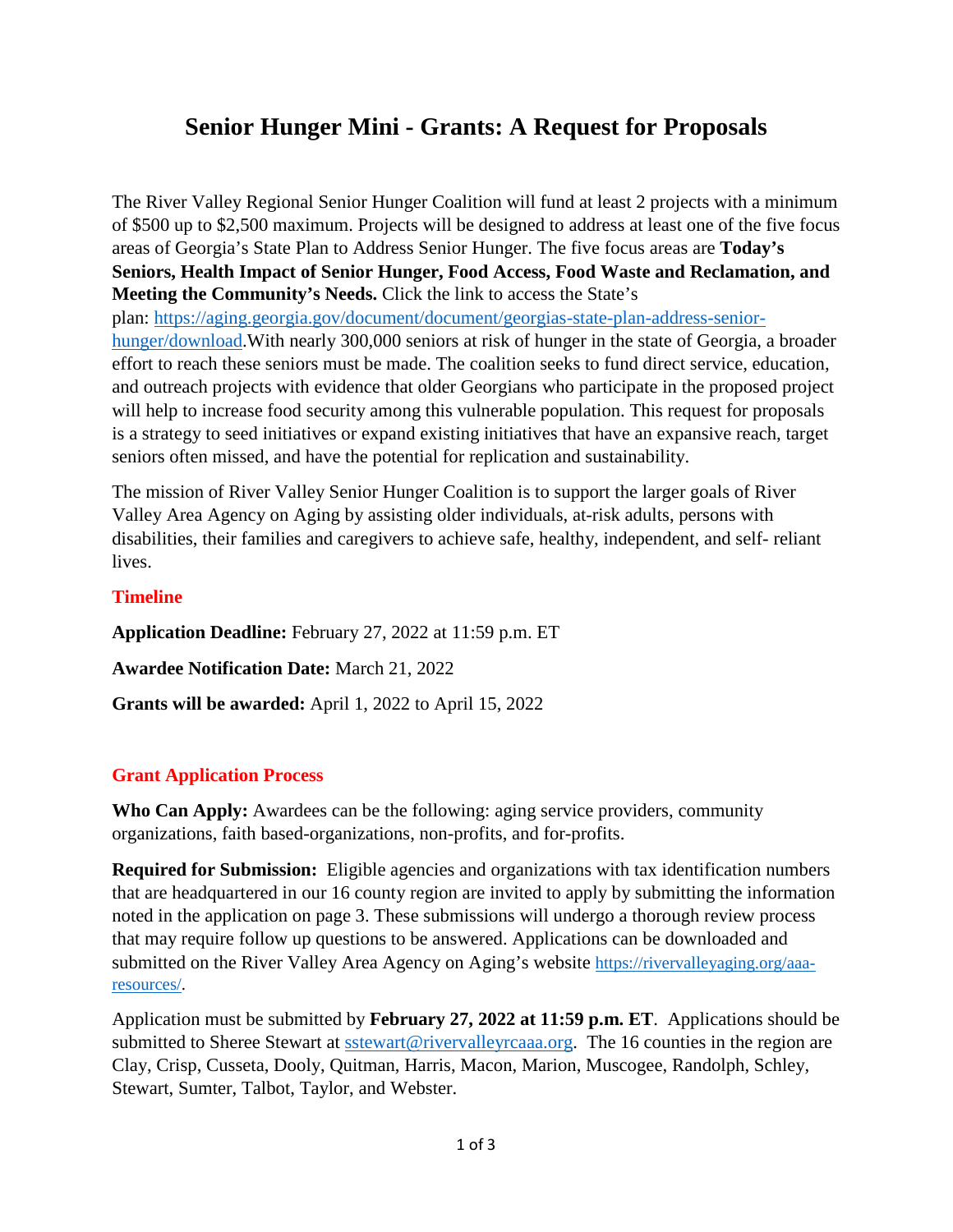## **Application Evaluation Process**

Applications missing any required information will not be reviewed for funding consideration. The amount awarded will be a minimum of \$500 up to \$2,500 maximum. The amount awarded will be evaluated based on a set of criteria (see page 3 for the full list of information requested), which includes:

- $\triangleright$  the number of persons, 60 years or older, proposed to be served over the funding period;
- $\triangleright$  addressing at least one of the five focus areas in the State Plan;
- $\triangleright$  the strength of evidence of the initiative's effectiveness and sustainability;
- $\triangleright$  the provision of a detailed budget; and
- $\triangleright$  the feasibility in assessing the impact of the proposal.

### **Grant Funding Process and Requirements**

The funding will be provided on a non-reoccurring basis. No matching is required for this grant. The funding cannot pay for an existing program budget unless there is an expansion of an existing initiative specifically noted. Only one grant will be awarded per agency or organization. **Funding must be used within 60 days of disbursement.**

Awardees will be required to:

- $\triangleright$  Submit a final report detailing:
	- o number of persons, aged 60 and older, served by the funded project
	- o completion of stated goals
	- o use of funding and details of expenses including receipts.

### **Questions**

Email sstewart@rivervalleyrcaaa.org to inquire more about this funding opportunity.